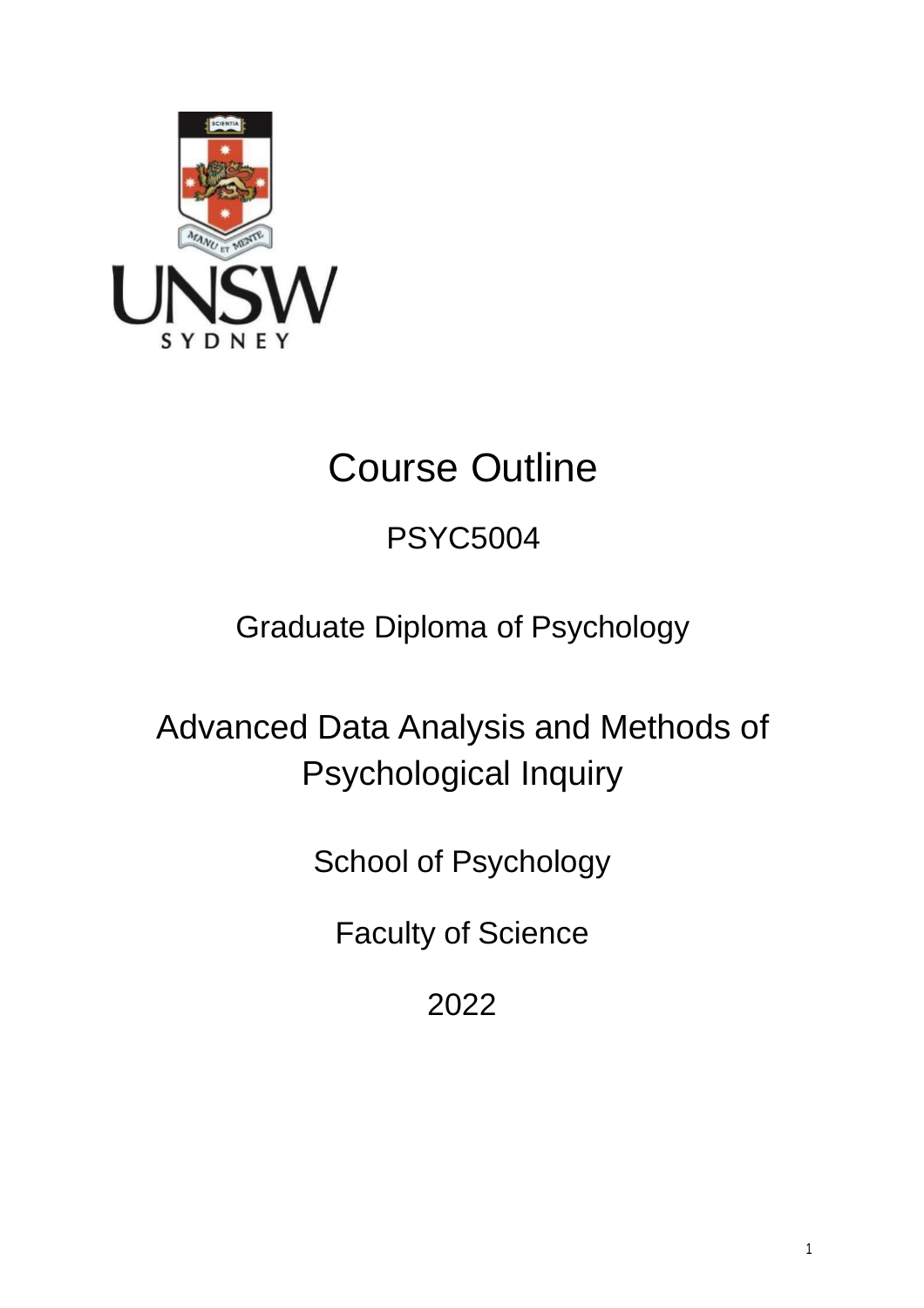## **1. Staff**

| <b>Position</b>    | <b>Name</b> | <b>Email</b> | <b>Consultation</b><br>times and<br><b>locations</b> | <b>Contact</b><br><b>Details</b> |
|--------------------|-------------|--------------|------------------------------------------------------|----------------------------------|
| Course<br>Convenor |             |              | Email                                                | Email                            |

# **2. Course information**

| Units of credit:                     | 6                                                                                                                                                                                           |
|--------------------------------------|---------------------------------------------------------------------------------------------------------------------------------------------------------------------------------------------|
| Pre-requisite(s):                    | Program Pre-requisite: Bachelor's Degree of any kind<br>(Australian Qualification standard or equivalent). PSYC5001<br>and PSYC5002 (or equivalent with advanced standing) and<br>PSYC5003. |
| <b>Teaching times and locations:</b> | <b>Online</b>                                                                                                                                                                               |

### **2.1 Course summary**

This course is designed to extend the existing knowledge concerning experimental research designs in behavioural sciences and the statistical techniques that deal with them. It provides intermediate knowledge of conceptual, methodological and statistical skills that are likely to be encountered in the future research and professional work. Students will be taught to perform descriptive and inferential statistical analyses using a computer-based statistical package. In addition, this course enables students to effectively communicate statistical and research data results in variety of formats and contexts.

## **2.2 Course aims**

This course aims to provide students with an understanding of research methodology and inferential data analysis procedures that will allow them to choose appropriate analysis strategies for basic experimental and non-experimental designs, and to critically evaluate analyses of published experiments. Students will learn the skills necessary to carry out these analyses using the statistical software Jamovi.

## **2.3 Course learning outcomes (CLO)**

At the successful completion of this course the student should be able to:

- 1. Demonstrate an advanced level of knowledge and understanding of evidence-based research in behavioural sciences, enabling you to develop an advanced capacity to apply disciplinary knowledge to explaining, predicting and managing human behaviour.
- 2. Demonstrate an understanding for the importance of research methods and statistics in psychology enabling you to perform descriptive and inferential statistical analysis using a computer software for data analysis.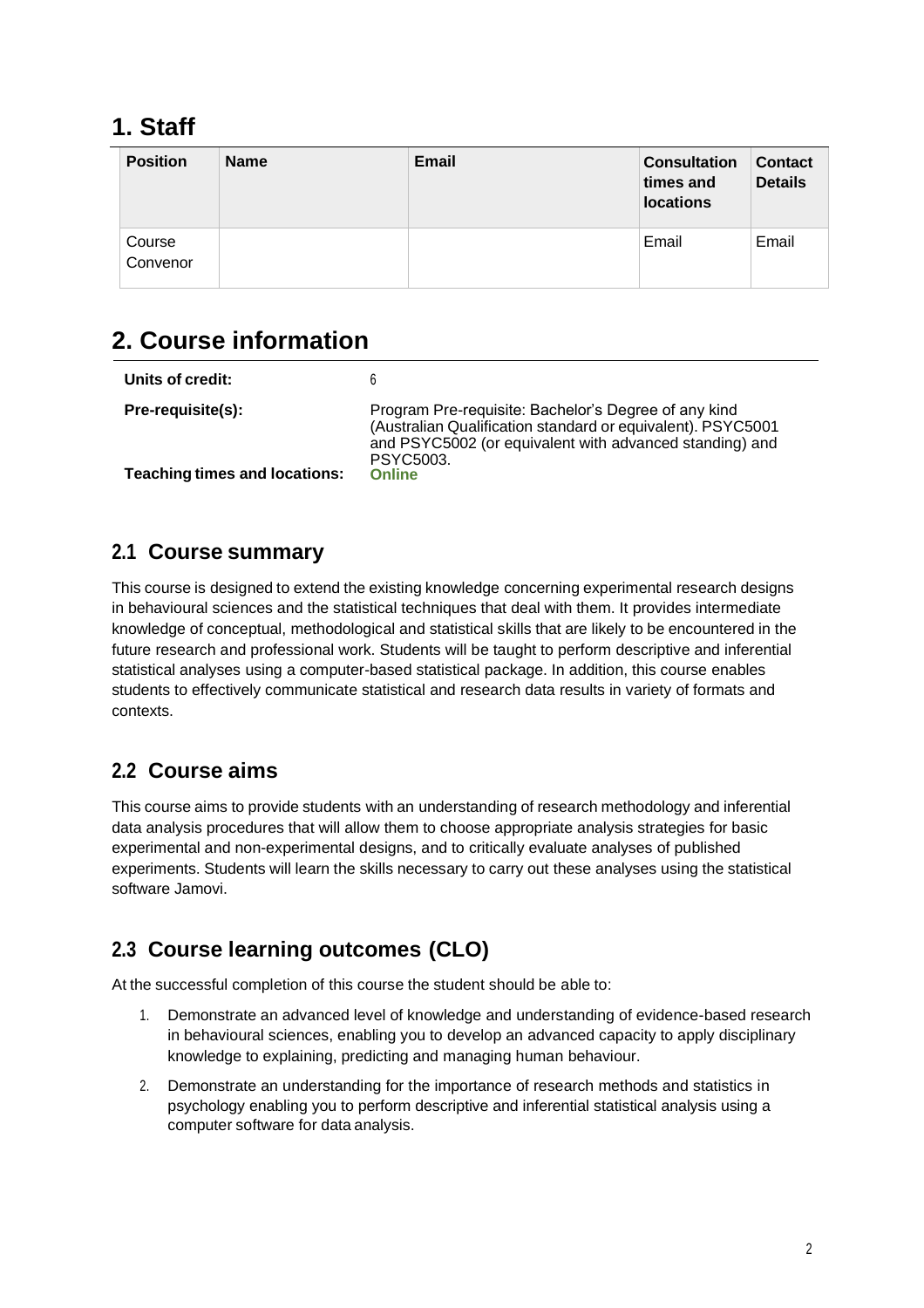- 3. Develop advanced critical thinking skills with the focus on research methods and data analysis of behavioural sciences enabling you to assess the validity of conclusions based on statistical analysis of empirical evidence.
- 4. Develop understanding of the values, research and professional ethics inexperimental research, enabling you to value empirical evidence in research and data analysis in behavioural sciences.
- 5. Demonstrate advanced communication skills in the area of statistics and research methods, enabling you to effectively communicate, in a variety of formats, the results of directionaland confidence inferences regarding the estimates of treatment effect outcomes, experimental results and conclusions.
- 6. Apply advanced knowledge about statistics, research methods and research ethics in behavioural sciences enabling you to identify both intentional and unintentional errors indata analysis and presentation.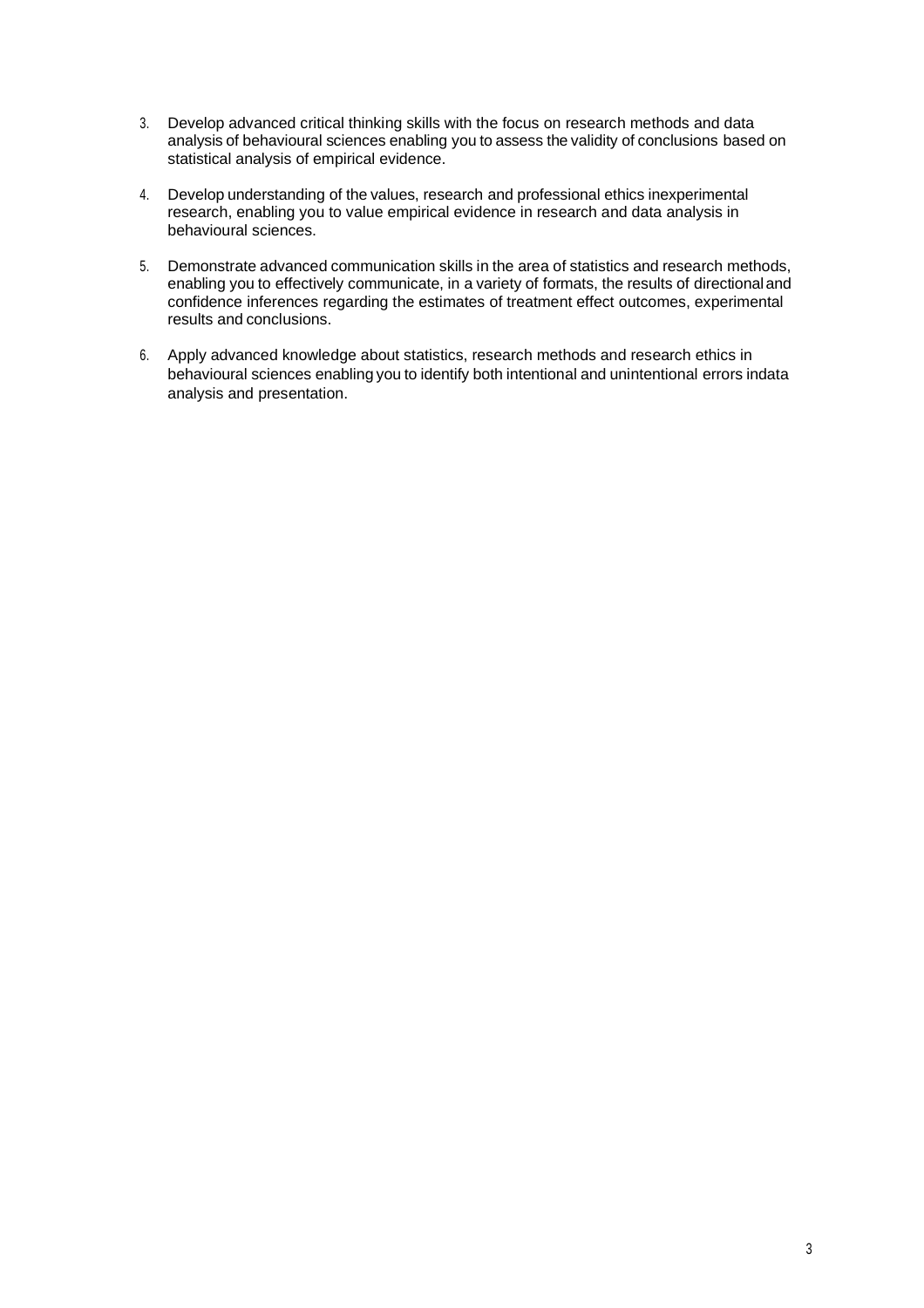|                | <b>Program Learning Outcomes</b>                                                               |                                                                                                |                                                                                                |                                                                                    |                                                              |                                                                      |                                                                         |
|----------------|------------------------------------------------------------------------------------------------|------------------------------------------------------------------------------------------------|------------------------------------------------------------------------------------------------|------------------------------------------------------------------------------------|--------------------------------------------------------------|----------------------------------------------------------------------|-------------------------------------------------------------------------|
| <b>CLO</b>     | 1. Knowledge                                                                                   | 2. Research<br>Methods                                                                         | 3. Critical Thinking<br><b>Skills</b>                                                          | 4. Values and<br><b>Ethics</b>                                                     | 5.<br>Communication,<br>Interpersonal and<br><b>Teamwork</b> | 6. Application                                                       | <b>Assessment</b>                                                       |
| $\mathbf{1}$ . | Lectures<br><b>Tutorials</b><br>Online activities<br>Readings<br>Formative revision<br>quizzes | Lectures<br><b>Tutorials</b><br>Online activities<br>Readings<br>Formative revision<br>quizzes | <b>Tutorials</b><br>Online activities<br>Readings<br>Formative revision<br>quizzes             | <b>Tutorials</b><br>Online activities<br>Readings<br>Formative<br>revision quizzes | <b>Tutorials</b><br><b>Study Group</b><br>Forum              | <b>Tutorials</b><br>Online activities<br><b>Study Group</b><br>Forum | "Secured" Quiz<br>(Week 1-6)<br>Data Analysis<br>Research Report        |
| 2.             |                                                                                                | <b>Tutorials</b><br>Online activities<br>Formative revision<br>quizzes                         | <b>Tutorials</b><br>Study Group Forum                                                          |                                                                                    |                                                              | <b>Tutorials</b><br>Online activities                                | "Secured" Quiz<br>(Week 1-6)<br>Data Analysis<br><b>Research Report</b> |
| 3.             | Lectures<br><b>Tutorials</b><br>Online activities<br>Readings<br>Formative revision<br>quizzes | <b>Tutorials</b><br>Online activities<br>Readings<br>Formative revision<br>quizzes             | Lectures<br><b>Tutorials</b><br>Online activities<br>Readings<br>Formative revision<br>quizzes |                                                                                    | <b>Tutorials</b><br><b>Study Group</b><br>Forum              |                                                                      | "Secured" Quiz<br>(Week 1-6)<br>Data Analysis<br>Research Report        |
| 4.             |                                                                                                | <b>Tutorials</b><br>Online activities                                                          |                                                                                                | <b>Tutorials</b><br>Online activities                                              | <b>Tutorials</b>                                             | <b>Tutorials</b><br>Online activities                                | "Secured"<br>Quiz (Week<br>$1-6)$                                       |

# **2.4 Relationship between course and program learning outcomes and assessments**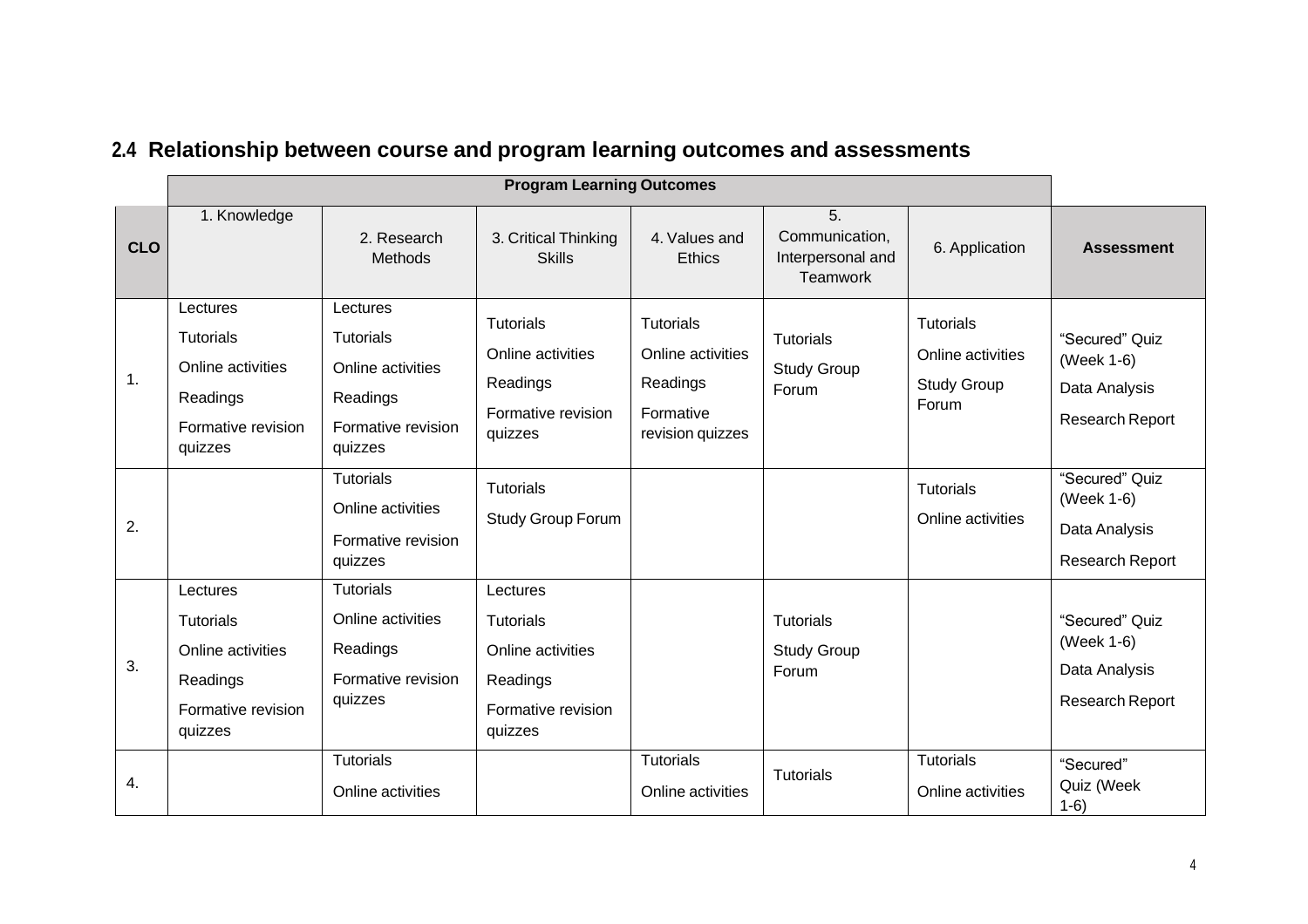|    | Readings<br>Formative revision |                               | Readings<br>Formative | <b>Study Group</b><br>Forum |                               | Data Analysis<br><b>Research Report</b> |
|----|--------------------------------|-------------------------------|-----------------------|-----------------------------|-------------------------------|-----------------------------------------|
|    | quizzes                        |                               | revision quizzes      |                             |                               |                                         |
|    |                                |                               |                       | <b>Tutorials</b>            |                               |                                         |
|    |                                |                               |                       | <b>Study Group</b>          |                               | Data Analysis                           |
| 5. |                                |                               |                       | Forum                       |                               | <b>Research Report</b>                  |
|    |                                |                               |                       |                             |                               |                                         |
|    | <b>Tutorials</b>               | <b>Tutorials</b>              |                       |                             | <b>Tutorials</b>              | "Secured" Quiz                          |
|    | Online activities              | Online activities             |                       |                             | Online activities             | (Week 1-6)                              |
| 6. | Readings                       | Readings                      |                       |                             | Readings                      | Data Analysis                           |
|    | Formative revision<br>quizzes  | Formative revision<br>quizzes |                       |                             | Formative<br>revision quizzes | Research Report                         |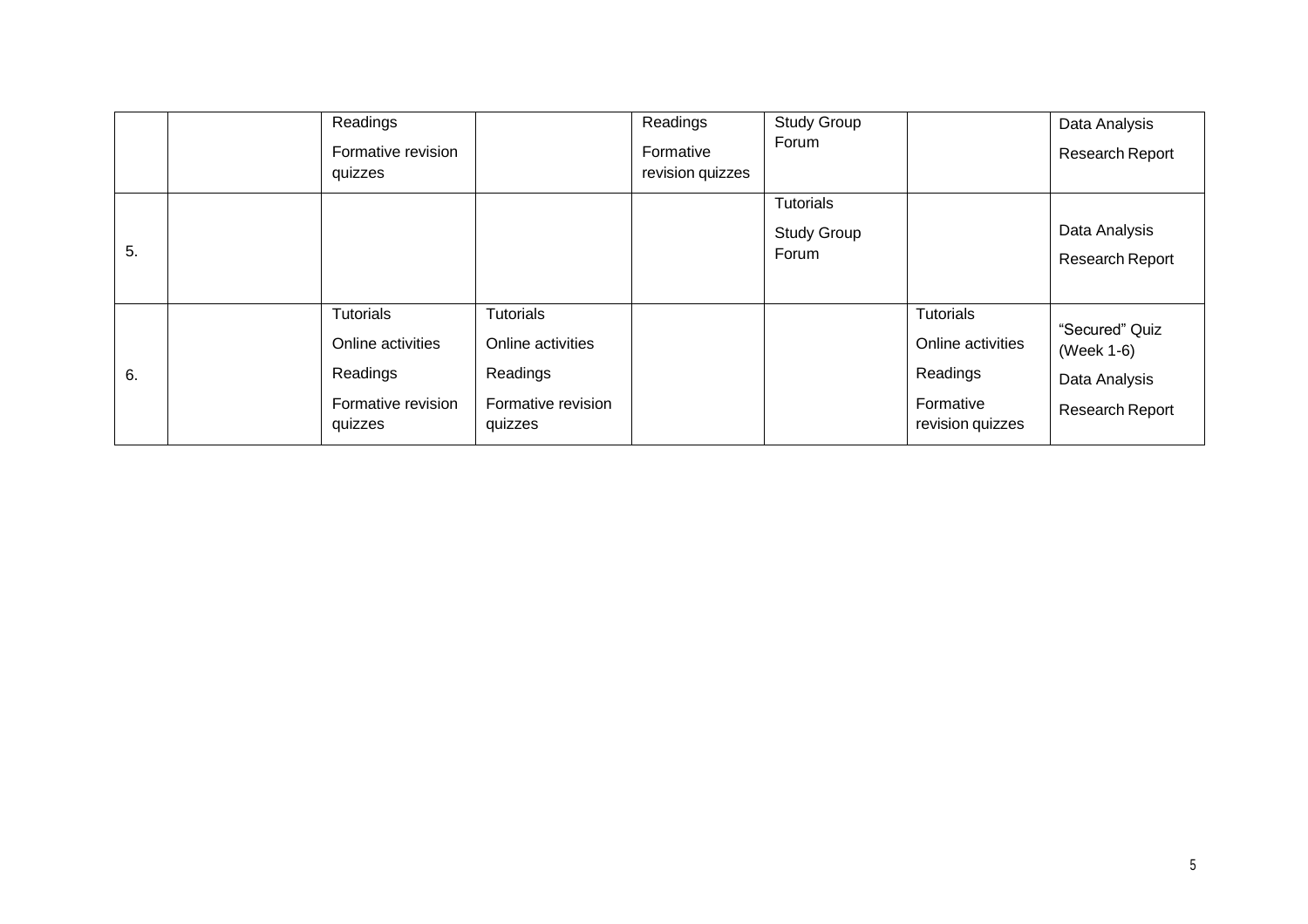# **3. Strategies and approaches to learning**

#### **3.1 Learning and teaching activities**

This is a fully online course, all materials, lectures and tutorials are delivered through Moodle.

The course web page is available through the e-learning Moodle site: [https://moodle.telt.unsw.edu.au/login/index.php.](https://moodle.telt.unsw.edu.au/login/index.php) Login with your student number and password, and follow the links to the PSYC page.

The course will be delivered over six weeks, covering six major topic areas. The major topics will be delivered in Weeks 1 to 6, with a new topic presented each week. Students are expected to engage with all materials delivered each week. There will be a combination of formative and summative assessments throughout the course. The expected level of engagement is 18-19 hours per week, including preparation for the "secured" quizzes and written assessments.

Each week students can expect the following:

**Lectures** will be digitally recorded. Links to the lecture recordings will be available on the course web page. Lecture slides will be also available on the Moodle course page. This will be broken down into 5- 6 lectures covering the main concepts for each sub-topic of the week

**Online Tutorials** will be held in weeks 1-6. There are six (6), two (2) hour tutorials delivered through Blackboard Collaborate on the Moodle course page each week. All tutorials will be live streamed for synchronous participation and recorded for asynchronous participation, should a student be unable to join the synchronous tutorial at the designated time. Students will be able access the recorded tutorials for the remainder of the co curse. Tutorial discussions are based on lecture content and readings. In order to participate in class discussions, you will need to prepare for tutorials by reviewing the available materials.

**Online activities:** Each week there will be a range of online activities, including formative revision quizzes, interactive learning modules using a range of adaptive learning platforms. These activities will allow students to explore the topics of the week in greater depth and provide formative assessment for the students and revision opportunities.

**Readings:** There will be assigned readings each week that cover the major topic of the week. Students will need to read the scientific journal articles in order to prepare for the online tutorials. In addition, as part of this preparation students are encouraged to post one comment/discussion point on the Group Forum and reply to the comment of at least two other students in the course (**4.5 hours**).

**The Group Forum** connects students in the course to encourage discussion of weekly content, revision, or topics of interest with each other. Regular engagement in the Group Forum will help students gain an understanding of the material, critique the contributions of fellow students, and help develop written communication skills.

**The Q and A Discussion Forum** provides students with an opportunity to question and clarify the concepts and ideas mentioned in the lectures. Students are strongly encouraged to engage with this forum by posting questions or comments, and reading, answering, or replying to other student's posts to enhance understanding of the content, critical thinking, and written communication skills.

Formative topic revision quizzes are available for students that provide an opportunity to evaluate understanding of course material on a weekly basis. Timely completion of the weekly quizzes will assist students in gaining a proper understanding of each topic so that this knowledge can be built on in future content. The formative revision quizzes will be available through the MindTap section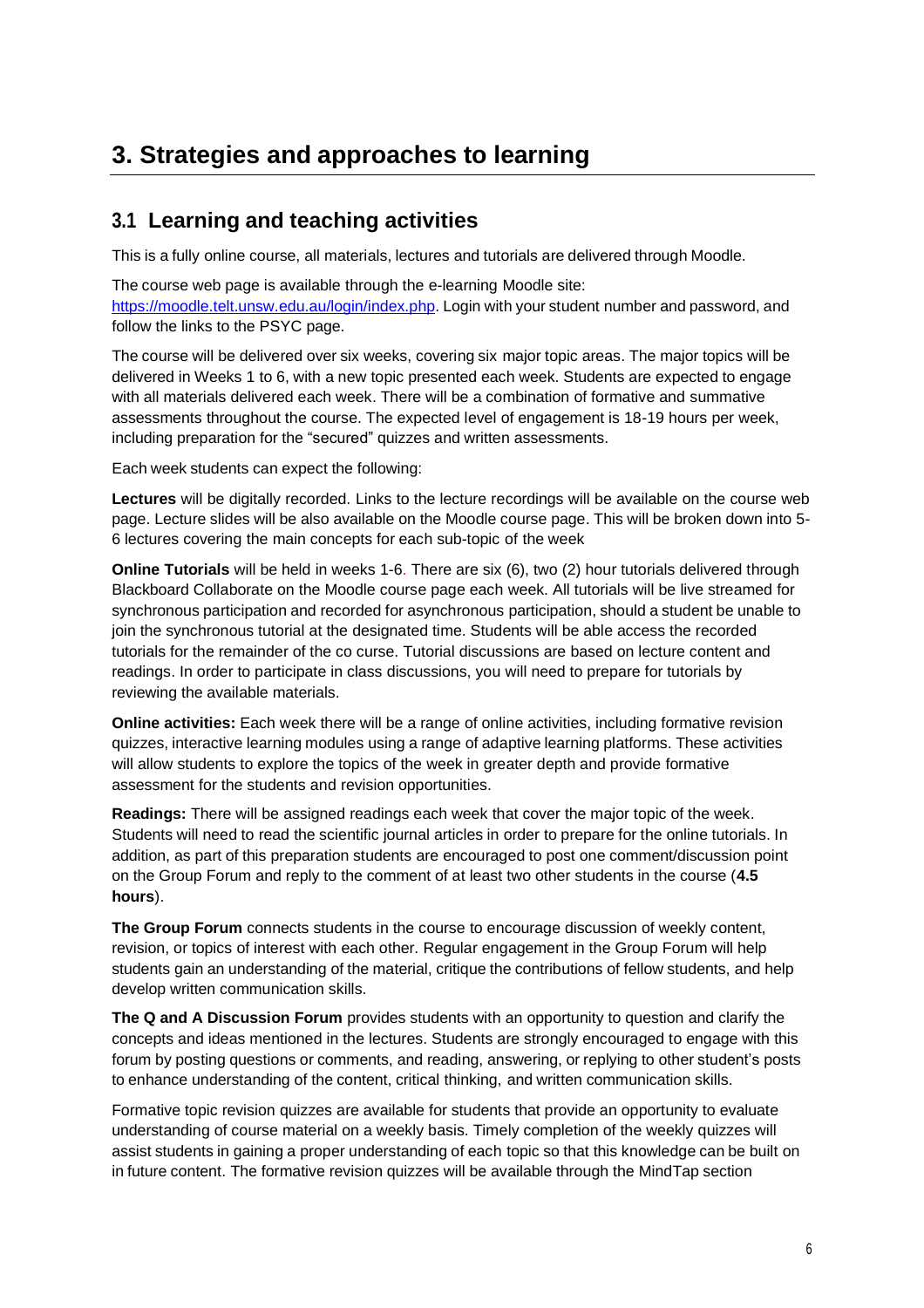available on the Moodle course page. **NB: These formative quizzes do not contribute to the student's final grade and are not to be confused with the "secured weekly quizzes".**

#### **3.2 Expectations of students**

Moodle contains lectures, tutorials, content topic materials, assessment materials, and any updated information. You are expected to check Moodle regularly. You are also expected to regularly check your UNSW email. All news updates and announcements will be made on the 'Announcements' forum on the Moodle page and/or by email. It is the student's responsibility to check Moodle and their student emails regularly to keep up to date.

Given that the course content and all assessable components are delivered online, it is the responsibility of the student to ensure that they have access to a computer with a stable internet connection and a browser capable of handling the features of the Moodle eLearning website and any of its content. There will be no special consideration granted due to internet connection or computer issues arising from personal technical issues. If an internet disconnection takes place during an assessment/exam, there will be no way of changing a mark and these will be allocated according to the progress that was saved. To help students establish whether or not their computer/internet access is suitable for the online exam/s, a test quiz is available. This quiz will not contribute to final marks and will be able to be completed multiple times in order to test computer/internet connection prior to assessments/exams.

NOTE: THIS COURSE REQUIRES SIGNIFICANT WEEKLY ASSESSABLE ENGAGEMENT THROUGH MOODLE. Students are expected to engage with all materials delivered each week. There will be a combination of formative and summative assessments throughout the course. **The expected level of engagement is on average 18-19 hours per week** (in the 6-week term). Average engagement levels are as follows (a) **2-2.5 hours** of engagement with the lecture content; (b) Tutorial attendance, **3 hours** per week including preparation for the tutorial discussion. Note we recommend that you complete the synchronous tutorial, however completion of the recorded asynchronous tutorial will also be accepted; (c) **4.5 hours** to complete the assigned activities, including revision modules; (d) **4.5 hours** to complete the assigned weekly readings, there will be three readings each week that accompany the content for each lecture topic; (e) **4-5 hours** to complete the weekly assessments (secured quizzes) and prepare for the major assessments.

*Under no circumstances will employment be accepted as an excuse not to meet expectations for class participation or assessments.* Remember, the term times are very short, so it is your responsibility to ensure that you do not fall behind with the ongoing assessment demands of the course.

Tutorial Attendance: All tutorials will be delivered in an online mode, through Blackboard Collaborate, given that this is a fully online course, it is understood that some students may be unavailable at the designated live tutorial time. Therefore, students will be required to participate in the tutorial in either a synchronous (as the tutorial is streamed live) or asynchronous (a recorded version of the tutorial). NB: Engagement with online tutorials and timely completion of asynchronous online tutorials is essential in accordance with UNSW Assessment Implementation Procedure.

It is expected that students are aware of UNSW Assessment policy and understand how to apply for special consideration within the framework of the Graduate Diploma Special consideration policies and procedures if they are unable to complete an assignment/exam due to illness and/or misadventure.

It is expected that students have read through the Graduate Diploma Student Guide and the School of Psychology Student Guide.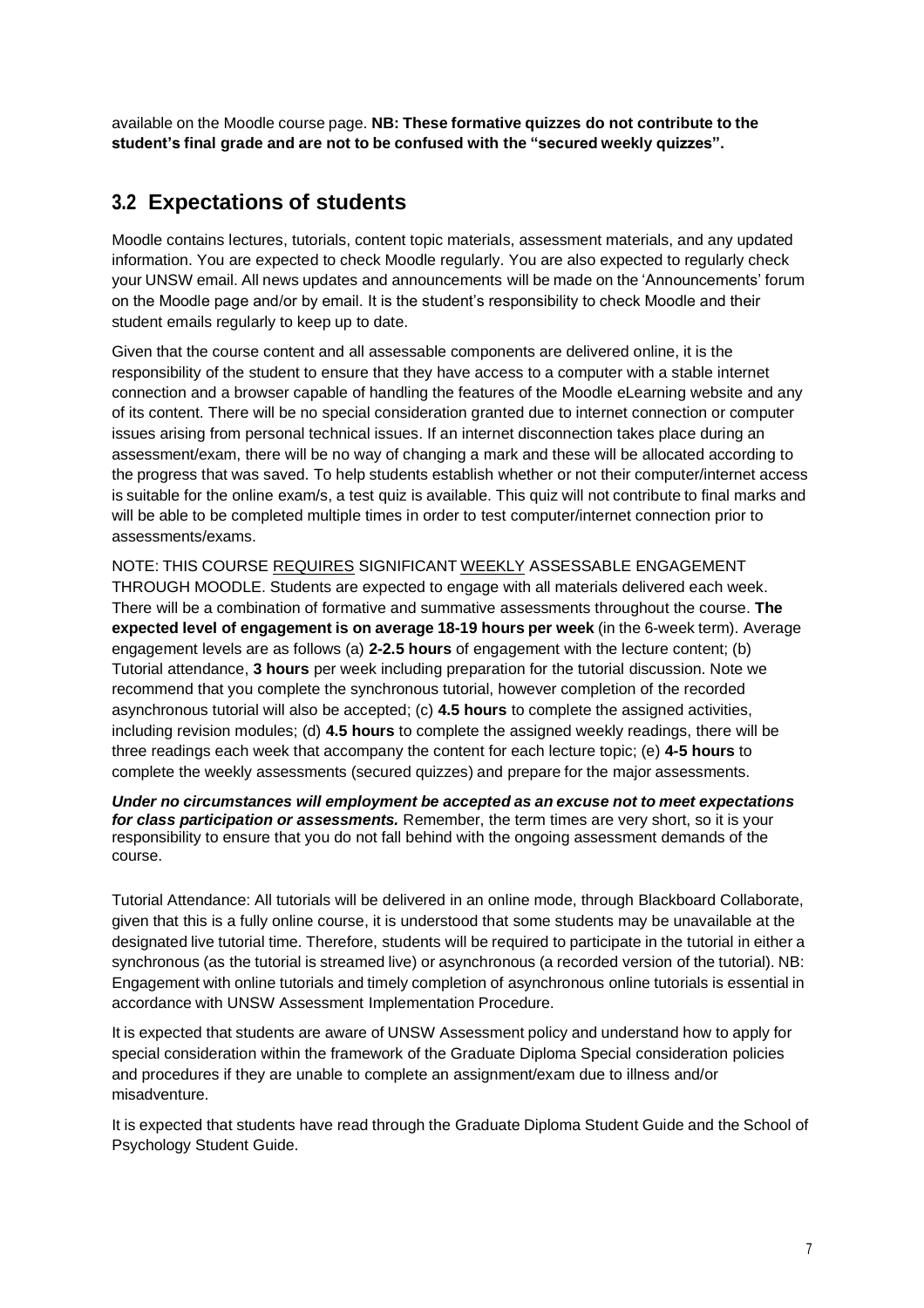## **4. Course schedule and structure-**

Each week this course typically consists of 2-2.5 hours of lecture material, 2 hours of face to face tutorials, and 4.5 hours of online activities. Students are expected to take an additional 5-6 hours each week of self-determined study to complete assessments, readings, and exam preparation.

| <b>Week</b>       | Lecture topic/s                                                                                                                                                                                       | <b>Tutorial/lab topics</b>                                                                                                                                                                                                                                                                                       | <b>Online modules</b>                                        | Self-determined<br><b>activities</b>                                                                           |
|-------------------|-------------------------------------------------------------------------------------------------------------------------------------------------------------------------------------------------------|------------------------------------------------------------------------------------------------------------------------------------------------------------------------------------------------------------------------------------------------------------------------------------------------------------------|--------------------------------------------------------------|----------------------------------------------------------------------------------------------------------------|
| Week 1            | <b>Inferential Statistics</b><br>Lecture 1 and 2: Sampling and<br>standard error<br>Lecture 3 and 4: Confidence interval<br>Lecture 5 and 6: z-test in hypothesis<br>testing                          | Online tutorial exercises based on<br>lectures and readings. Students will<br>practice how to calculate and<br>interpret standard error and<br>confidence intervals, and how to<br>use z-test and z tables to estimate<br>probabilities.                                                                         | Online activities based on lectures and<br>assigned readings | Formative revision<br>quizzes<br>Additional textbook<br>readings<br>Additional textbook<br>resources (Mindtap) |
| Week <sub>2</sub> | t-Test: Single Mean and Two<br><b>Related Means Designs</b><br>Lecture 1 and 2: Errors in hypothesis<br>testing<br>Lecture 3 and 4: Single mean t-test<br>Lecture 5 and 6: Dependent means t-<br>test | Online tutorial discussion based on<br>lectures and readings. Students will<br>discuss how to use t-statistics to<br>test hypotheses about a single<br>sample when the population<br>standard deviation is unknown and<br>the use of t-test to analyse two sets<br>of data obtained from from the<br>same sample | Online activities based on lectures and<br>assigned readings | Formative revision<br>quizzes<br>Additional textbook<br>readings<br>Additional textbook<br>resources (Mindtap) |
| Week 3            | t-Test: Independent Means<br>Lecture 1 and 2: Between-subject<br>design                                                                                                                               | Online tutorial discussion based on<br>lectures and readings. Students will<br>discuss the hypothesis testing and<br>experimental design used with two<br>independent samples t-test                                                                                                                             | Online activities based on lectures and<br>assigned readings | Formative revision<br>quizzes<br>Additional textbook<br>readings                                               |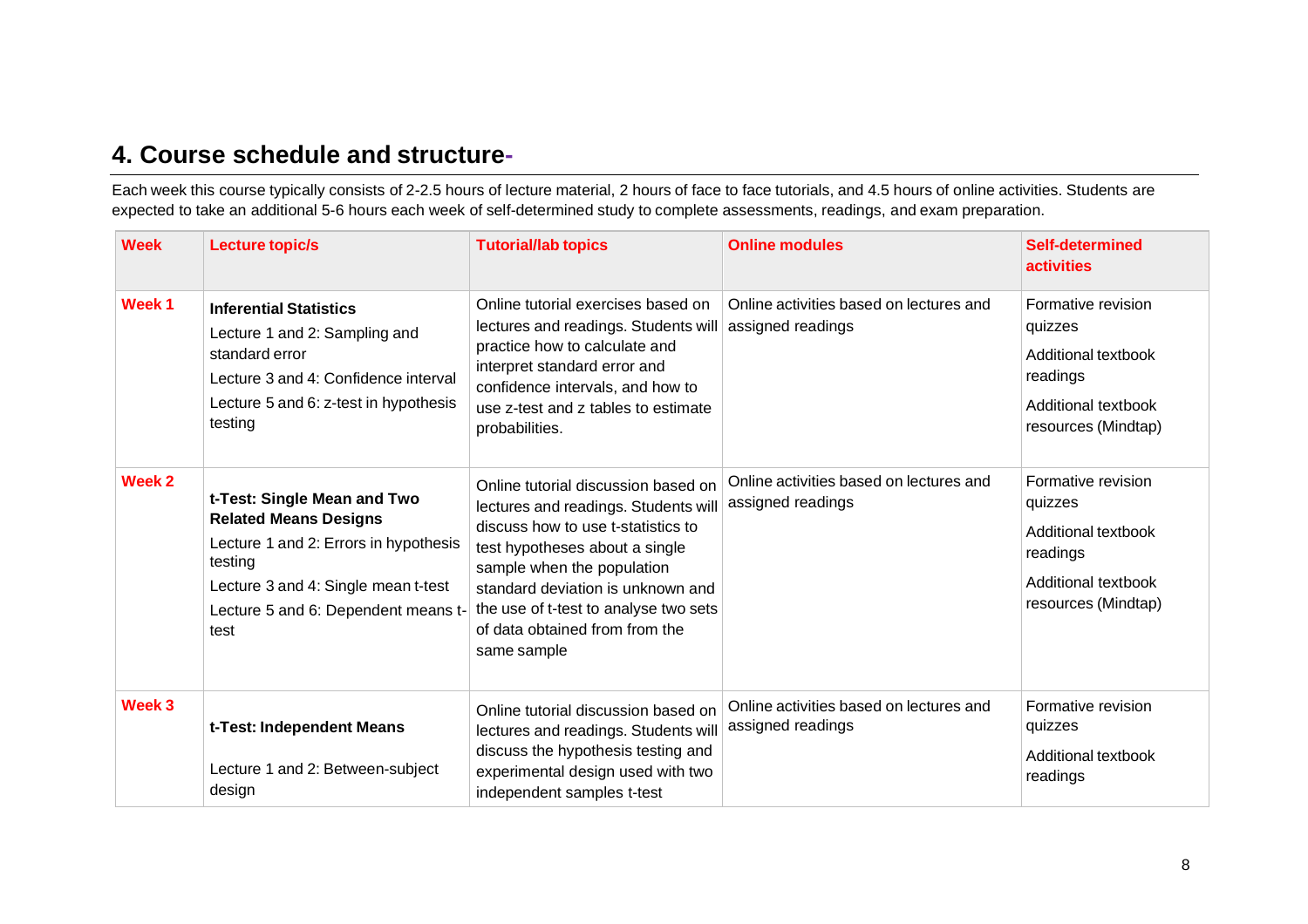|                   | Lecture 3 and 4: Paired vs.<br>independent design comparison<br>Lecture 5 and 6: Statistical power                                                                                  |                                                                                                                                                                                                                                                                                                                                                                                                                |                                                              | Additional textbook<br>resources (Mindtap)                                                                     |
|-------------------|-------------------------------------------------------------------------------------------------------------------------------------------------------------------------------------|----------------------------------------------------------------------------------------------------------------------------------------------------------------------------------------------------------------------------------------------------------------------------------------------------------------------------------------------------------------------------------------------------------------|--------------------------------------------------------------|----------------------------------------------------------------------------------------------------------------|
| Week 4            | <b>Correlation</b><br>Lecture 1 and 2: The Pearson<br>correlation and Hypothesis test<br>Lecture 3 and 4: Prediction<br>(Regression)<br>Lecture 5 and 6: Prediction<br>(Regression) | Online tutorial discussion based on<br>lectures and readings. Studentswill<br>discuss how correlations are used<br>and interpreted, focusing on the<br>direction of the relationship, the<br>form of the relationship and the<br>strength of the relationship. This<br>will be explained using the Pearson<br>correlation. The principles of<br>prediction will be explained and<br>illustrated with examples. | Online activities based on lectures and<br>assigned readings | Formative revision<br>quizzes<br>Additional textbook<br>readings<br>Additional textbook<br>resources (Mindtap) |
| Week <sub>5</sub> | <b>Factorial designs</b><br>Lecture 1 and 2: Main effects and<br>interactions<br>Lecture 3 and 4: Assumptions and<br>peer review<br>Lecture 5 and 6: Replication                    | Online tutorial discussion based on<br>lectures and readings. Students<br>will discuss how to explain the<br>effect of two or more independent<br>variables upon a single dependent<br>variable. Replication crisis in<br>psychology will also be discussed.                                                                                                                                                   | Online activities based on lectures and<br>assigned readings | Formative revision<br>quizzes<br>Additional textbook<br>readings<br>Additional textbook<br>resources (Mindtap) |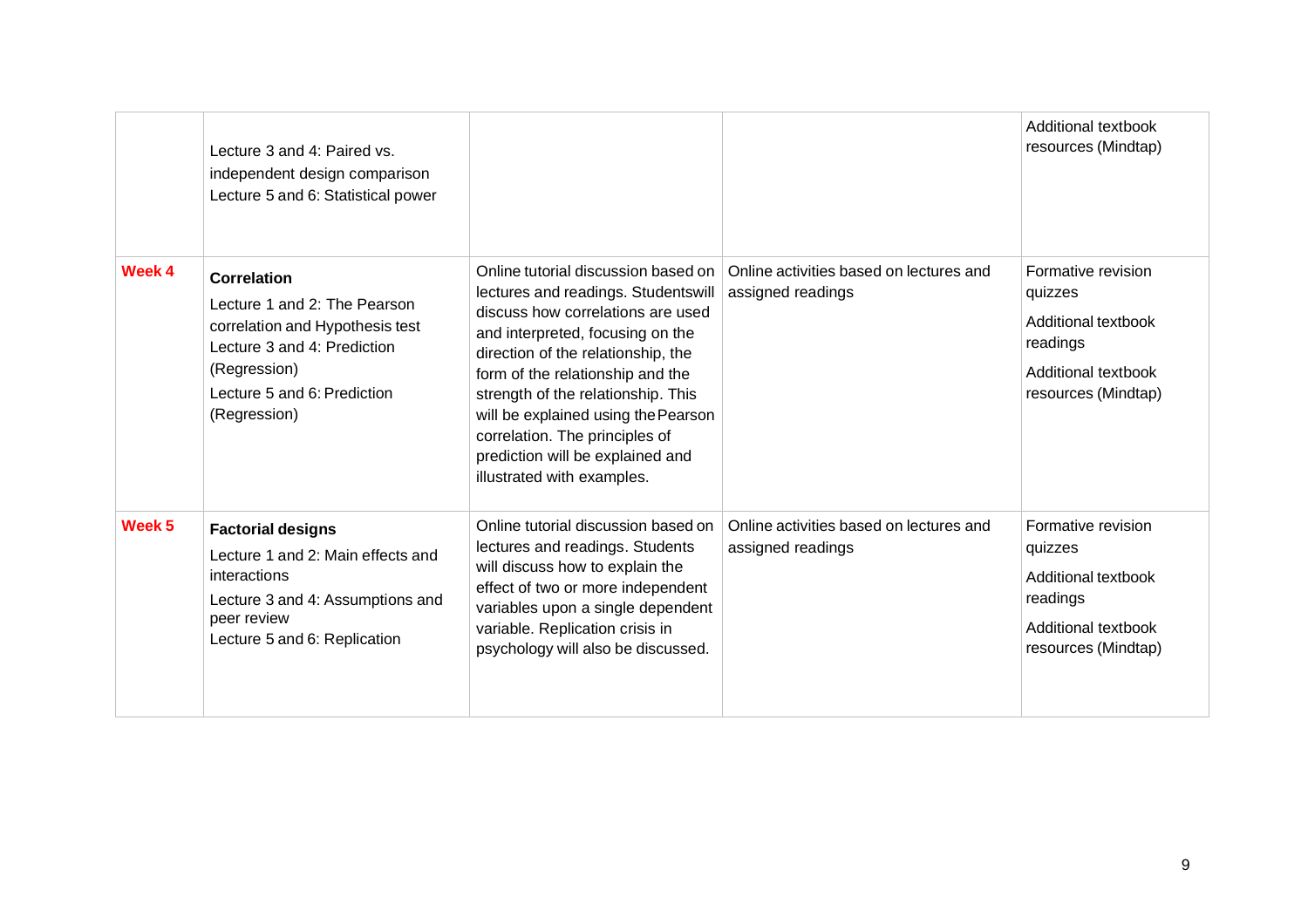| Week 6 | <b>Finding relationships in</b><br>categorical data<br>Lecture 1 and 2: chi-square and test<br>for goodness of fit<br>Lecture 3 and 4: Assumptions for the<br>chi-square tests<br>Lecture 5 and 6: Effect size and chi- | Online tutorial discussion based on<br>lectures and readings. Students will<br>discuss the chi-square tests which<br>use sample frequencies and<br>proportions to test hypotheses<br>about the corresponding population<br>values. | Online activities based on lectures and<br>assigned readings | Formative revision<br>quizzes<br>Additional textbook<br>readings<br>Additional textbook<br>resources (Mindtap) |
|--------|-------------------------------------------------------------------------------------------------------------------------------------------------------------------------------------------------------------------------|------------------------------------------------------------------------------------------------------------------------------------------------------------------------------------------------------------------------------------|--------------------------------------------------------------|----------------------------------------------------------------------------------------------------------------|
|        | square tests                                                                                                                                                                                                            |                                                                                                                                                                                                                                    |                                                              |                                                                                                                |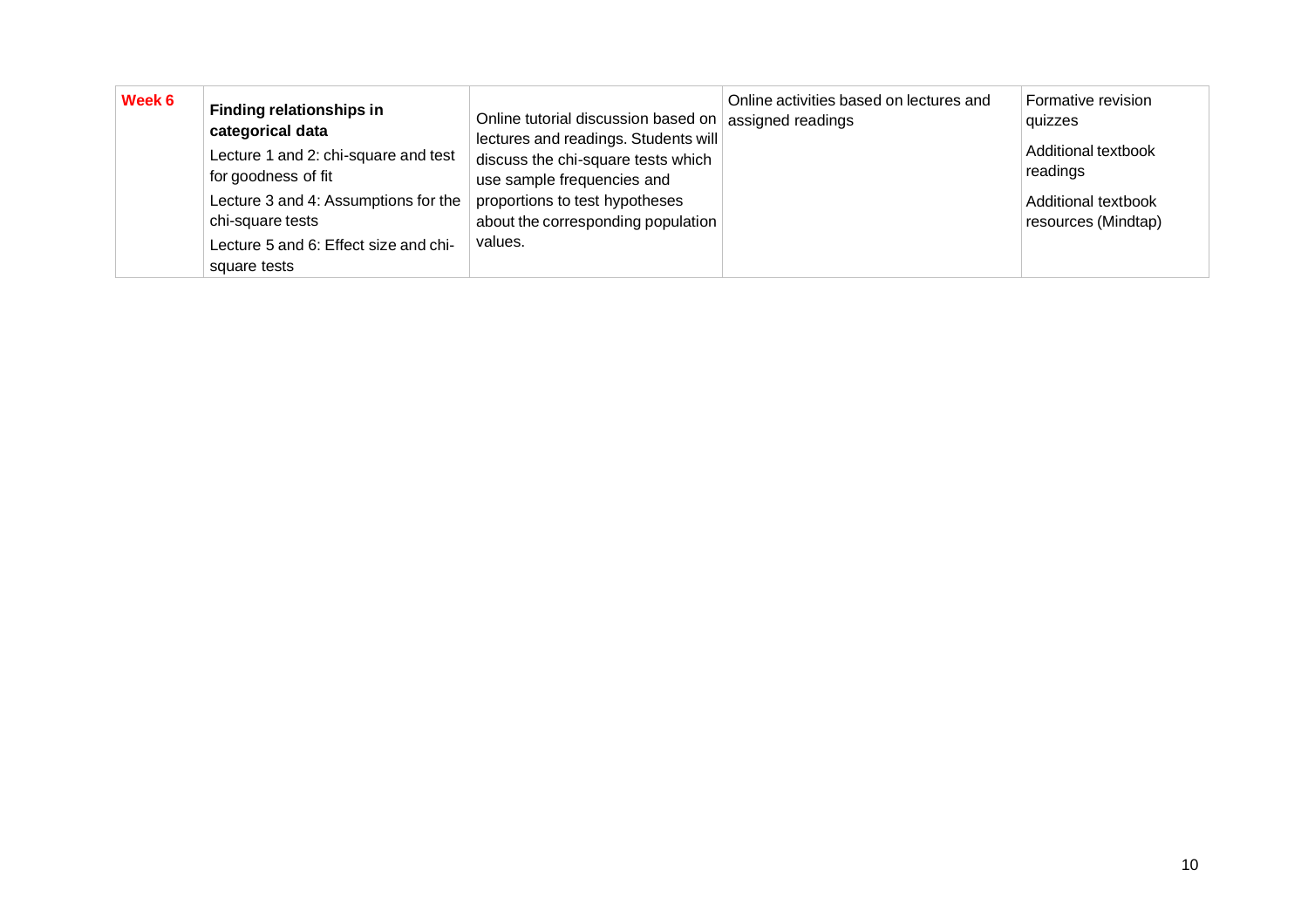# **5. Assessment**

#### **5.1 Assessment tasks**

All assessments in this course have been designed and implemented in accordance with UNSW Assessment Policy.

| Assessment task                                   | Length                          | Weight          | <b>Mark</b> | Due date (normally<br>midnight on due<br>date)                |
|---------------------------------------------------|---------------------------------|-----------------|-------------|---------------------------------------------------------------|
| <b>Assessment 1: "Secured" Quiz</b><br>(Week 1-6) | 20 MCQ<br>questions<br>per quiz | 30%             | 30          | Sunday 11:59pm<br>week of release<br>(Weeks 1, 2, 3, 4, 5, 6) |
| <b>Assessment 2: Data Analysis</b>                | $1000$ words                    | 30 <sup>%</sup> | 100         | Sunday Week 3                                                 |
| <b>Assessment 3: Research Report</b>              | $2000$ words                    | 40%             | 100         | Sunday Week 6                                                 |

**Assessment 1:** "Secured" Quizzes (cumulative assessment): Students will be required to complete 6 quizzes under official exam conditions. These quizzes will cover the content of the **lectures and readings.** The quizzes will be held in weeks 1-6. The "Secured" quizzes form part of a cumulative assessment. Each Quiz will include 20 multiple choice questions. The five highest marks will be counted towards the final grade.

**Assessment 2: Data Analysis:** Students will be given a set of raw experimental data to analyse. They will be required to complete an analysis of the data using the assigned statistical software. They will then interpret and present the data. For this assessment students will need to submit their statistical output as well as their brief interpretation and presentation of the data.

**Assessment 3: Research Report:** Students will be given a research question, experimental method information and raw experimental data. They will be required to complete a literature review and to analyse the data using a statistical software for data analysis. Students will need to write up their findings in the format of a research report, including an introduction, method, results and discussion section. This report will involve different statistical analysis from assessment 1, providing students with the opportunity to develop a range of practical skills in data analysis.

#### **UNSW grading system:** <https://student.unsw.edu.au/grades>

**UNSW assessment policy:** <https://student.unsw.edu.au/assessment>

### **5.2 Assessment criteria and standards**

Further details and marking criteria for each assessment will be provided to students closer to the assessment release date (see 4.1: UNSW Assessment Design Procedure).

### **5.3 Submission of assessment tasks**

**Written assessments:** In accordance with UNSW Assessment Policy written pieces of assessment must be submitted online via Turnitin. No paper or emailed copies will be accepted.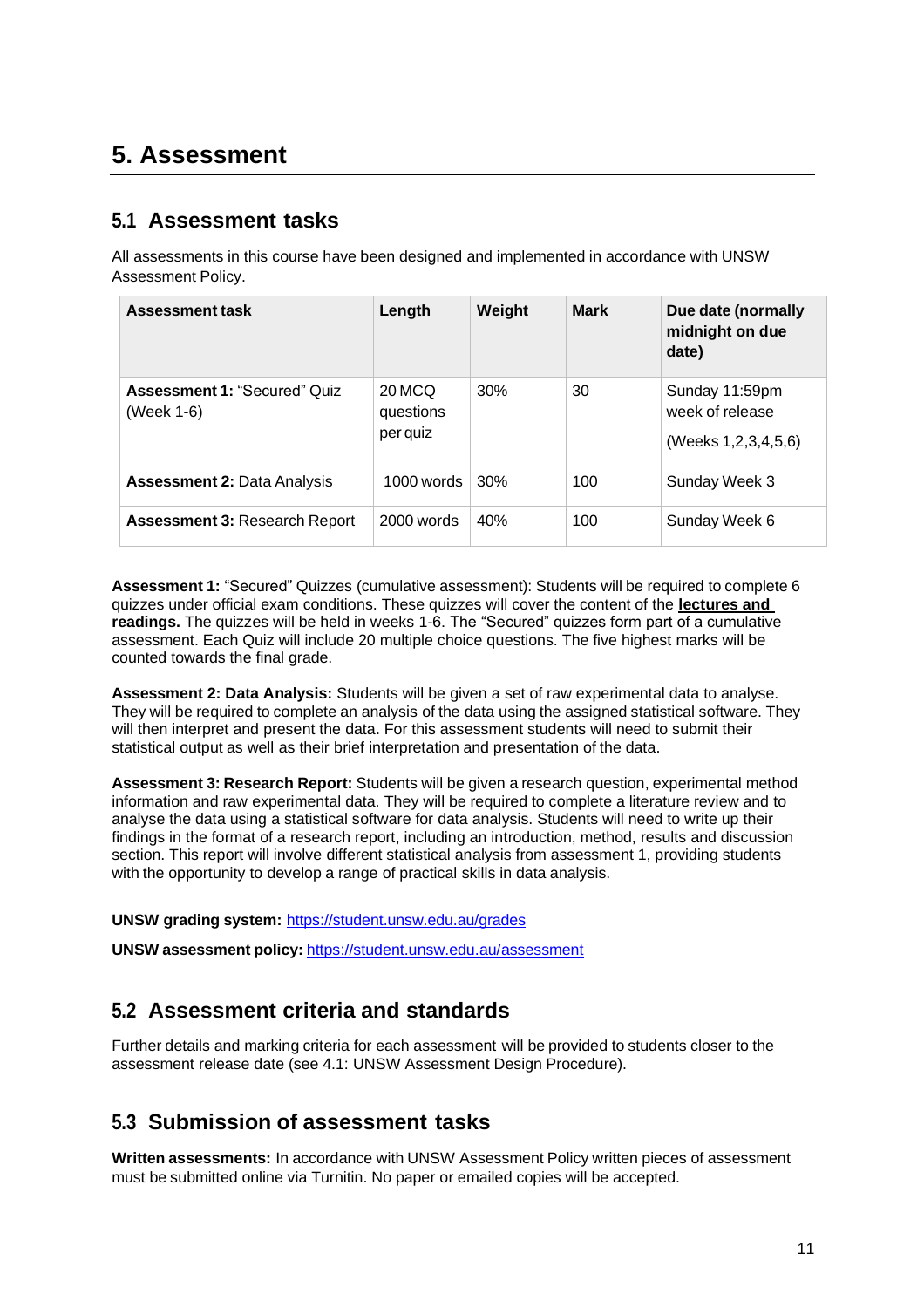**Late penalties**: deduction of marks for late submissions will be in accordance with School policy (see: [Psychology](https://moodle.telt.unsw.edu.au/mod/resource/view.php?id=1630526) Student Guide).

**Special Consideration:** Students who are unable to complete an assessment task by the assigned due date can apply for special consideration. Special consideration applications must be submitted to Student Central within 3 working days of the assessment due date along with a physical copy of the supporting documentation. Students who have experienced significant illness or misadventure during the assessment period may be eligible. Only circumstances deemed to be outside of the student's control are eligible for special consideration (see - [https://student.unsw.edu.au/special-consideration\)](https://student.unsw.edu.au/special-consideration)

In the case of take-home assessment tasks, misadventure must occur for at least 3 consecutive days during the assessment period. If approved, students may be given an extended due date to complete take-home assessments, or an alternative assessment may be set.

**Alternative assessments**: will be subject to approval and implemented in accordance with UNSW Assessment Implementation Procedure.

**Supplementary examinations:** There will be no supplementary examinations available due to the intensive nature of the course. Please refer to the Graduate Diploma Student Guide for policies and procedures relating to misadventure.

#### **5.4. Feedback on assessment**

Feedback on all pieces of assessment in this course will be provided in accordance with UNSW Assessment Policy.

| <b>Assessment</b>                                 | When                                   | Who                   | Where  | How    |
|---------------------------------------------------|----------------------------------------|-----------------------|--------|--------|
| <b>Assessment 1: "Secured"</b><br>Quiz (Week 1-6) | Monday<br>following quiz<br>submission | Course<br>coordinator | Online | Moodle |
| <b>Assessment 2: Data</b><br>Analysis             | 10 working<br>days after<br>submission | Course<br>coordinator | Online | Moodle |
| <b>Assessment 3: Research</b><br>Report           | 10 working<br>days after<br>submission | Course<br>coordinator | Online | Moodle |

## **6. Academic integrity, referencing and plagiarism**

The APA (7th edition) referencing style is to be adopted in this course. Students should consult the publication manual itself (rather than third party interpretations of it) in order to properly adhere to APA style conventions. Students do not need to purchase a copy of the manual, it is available in the library or online.

**Referencing** is a way of acknowledging the sources of information that you use to research your [assignments.](http://www.apastyle.org/manual/index.aspx) You need to provide a reference whenever you draw on someone else's words, ideas or research. Not referencing other people's work can constitute plagiarism.

Further information about referencing styles can be located at https://student.unsw.edu.au/referencing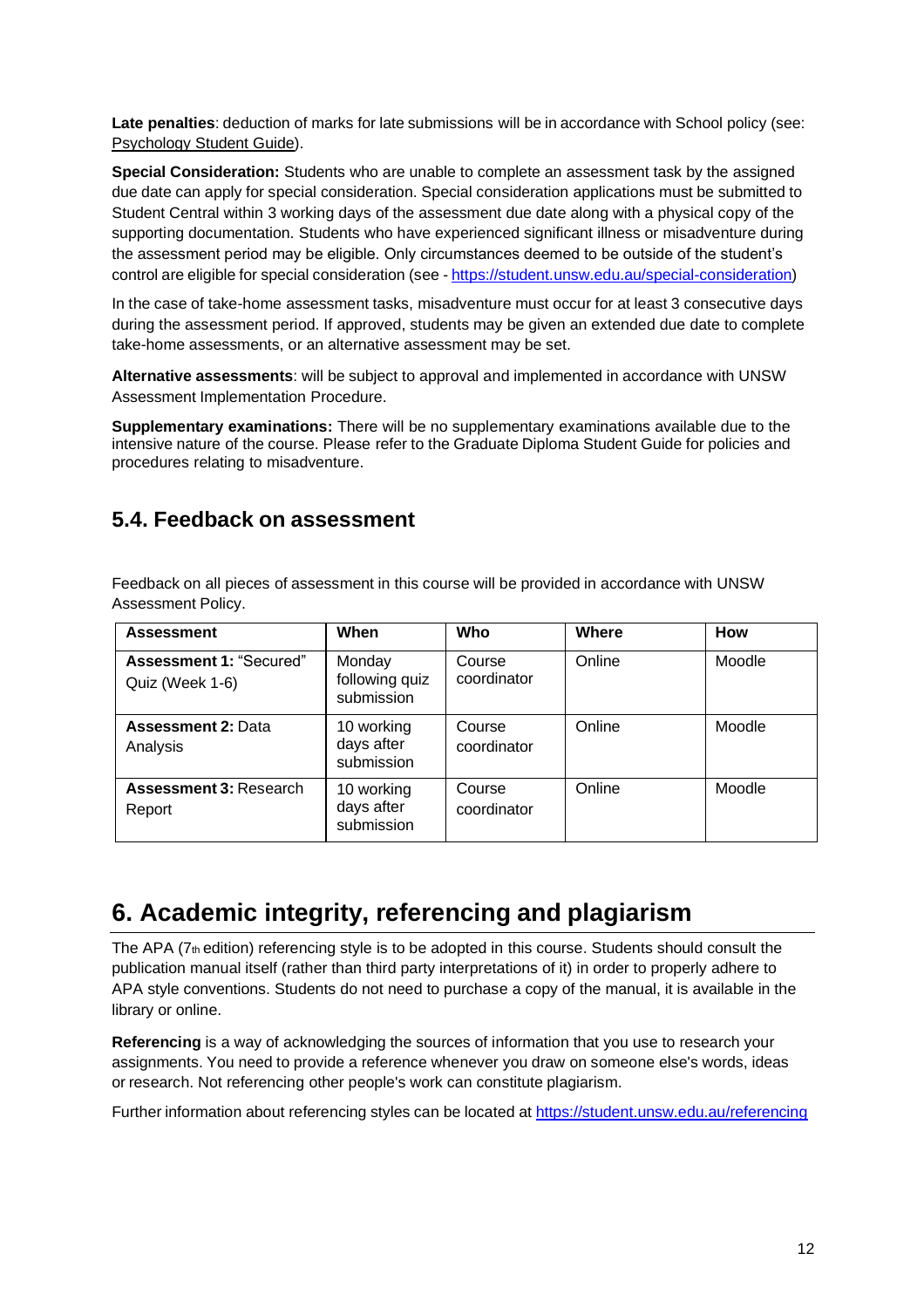**Academic integrity** is fundamental to success at university. Academic integrity can be defined as a commitment to six fundamental values in academic pursuits**:** honesty, trust, fairness, respect, responsibility and courage.*1* At UNSW, this means that your work must be your own, and others' ideas should be appropriately acknowledged. If you don't follow these rules, plagiarism may be detected in your work.

Further information about academic integrity and **plagiarism** can be located at:

- The *Current Students* site <https://student.unsw.edu.au/plagiarism>*,* and
- The *ELISE* training site http://subjectquides.library.unsw.edu.au/elise/presenting

The *Conduct and Integrity Unit* provides further resources to assist you to understand your conduct obligations as a student: [https://student.unsw.edu.au/conduct.](https://student.unsw.edu.au/conduct)

| <b>Textbook</b>                   | Howell, D.C. Fundamental Statistics for the Behavioural     |
|-----------------------------------|-------------------------------------------------------------|
|                                   | Sciences, 9th edition                                       |
|                                   | E-book available on Moodle                                  |
|                                   |                                                             |
| <b>Course information</b>         | Available on Moodle                                         |
| <b>Required readings</b>          | <b>School of Psychology Student Guide.</b>                  |
| <b>Recommended internet sites</b> | <b>UNSW Library</b>                                         |
|                                   | <b>UNSW Learning centre</b>                                 |
|                                   | <b>ELISE</b>                                                |
|                                   | <b>Turnitin</b>                                             |
|                                   | <b>Student Code of Conduct</b>                              |
|                                   | Policy concerning academic honesty                          |
|                                   | <b>Email policy</b>                                         |
|                                   | <b>UNSW Anti-racism policy statement</b>                    |
|                                   | <b>UNSW Equity and Diversity policy statement</b>           |
|                                   | <b>UNSW Equal opportunity in education policy statement</b> |

## **7. Readings and resources**

# **8. Administrative matters**

The School of [Psychology](http://psy.unsw.edu.au/sites/all/files/page_file_attachment/2018%20S1%20Psychology%20Student%20Guide_20180130.pdf) Student Guide contains School policies and procedures relevant for all students enrolled in undergraduate or Masters psychology courses, such as:

- Attendance requirements
- Assignment submissions and returns
- Assessments

1 International Center for Academic Integrity, 'The Fundamental Values of Academic Integrity', T. Fishman (ed), Clemson University, 2013.